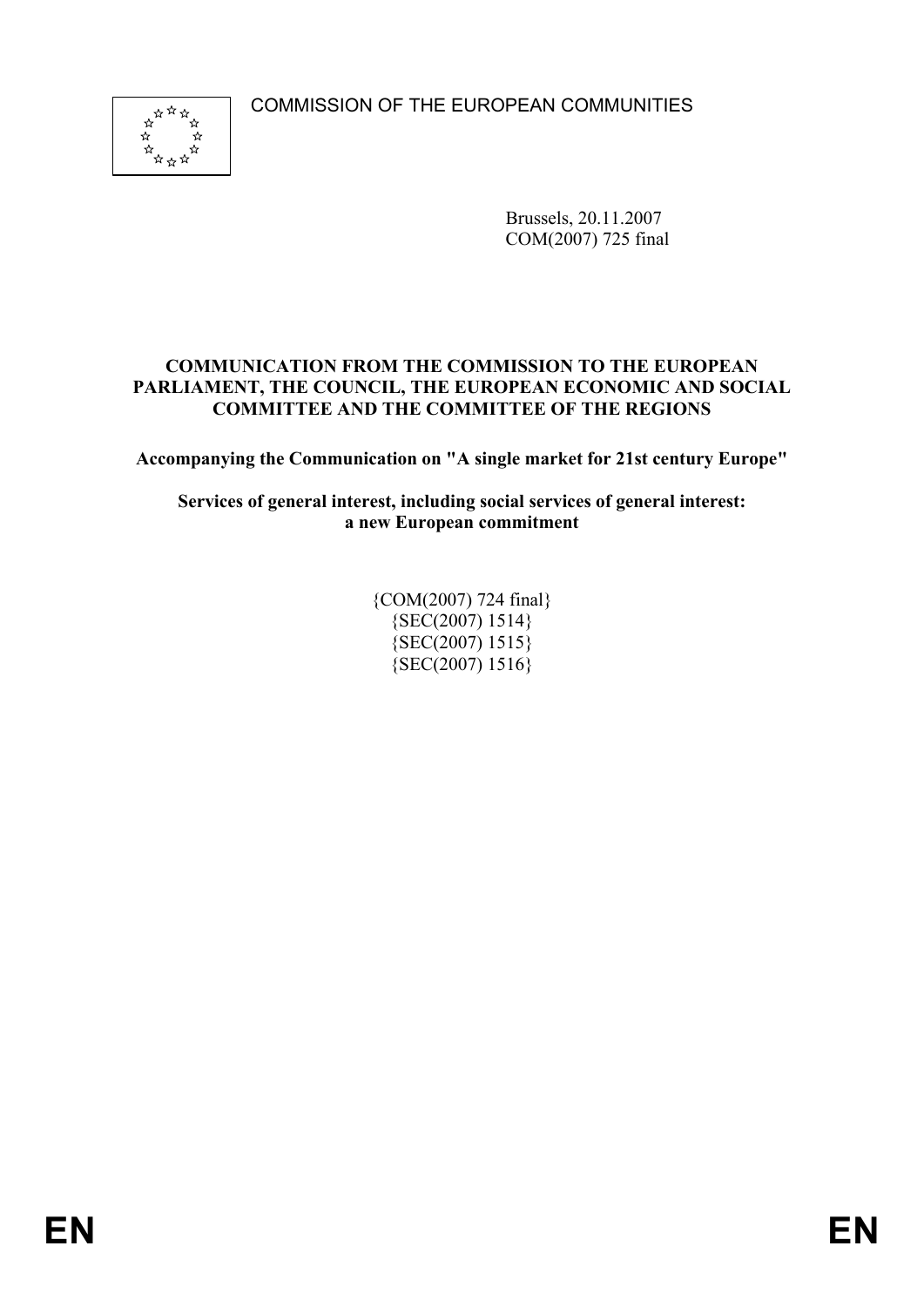# **TABLE OF CONTENTS**

| 1.             |  |
|----------------|--|
| 2.             |  |
| 2.1.           |  |
| 2.2.           |  |
| 2.3.           |  |
| 2.4.           |  |
| 3 <sub>1</sub> |  |
| 4.             |  |
| 4.1.           |  |
| 4.2.           |  |
| 4.3.           |  |
| 5.             |  |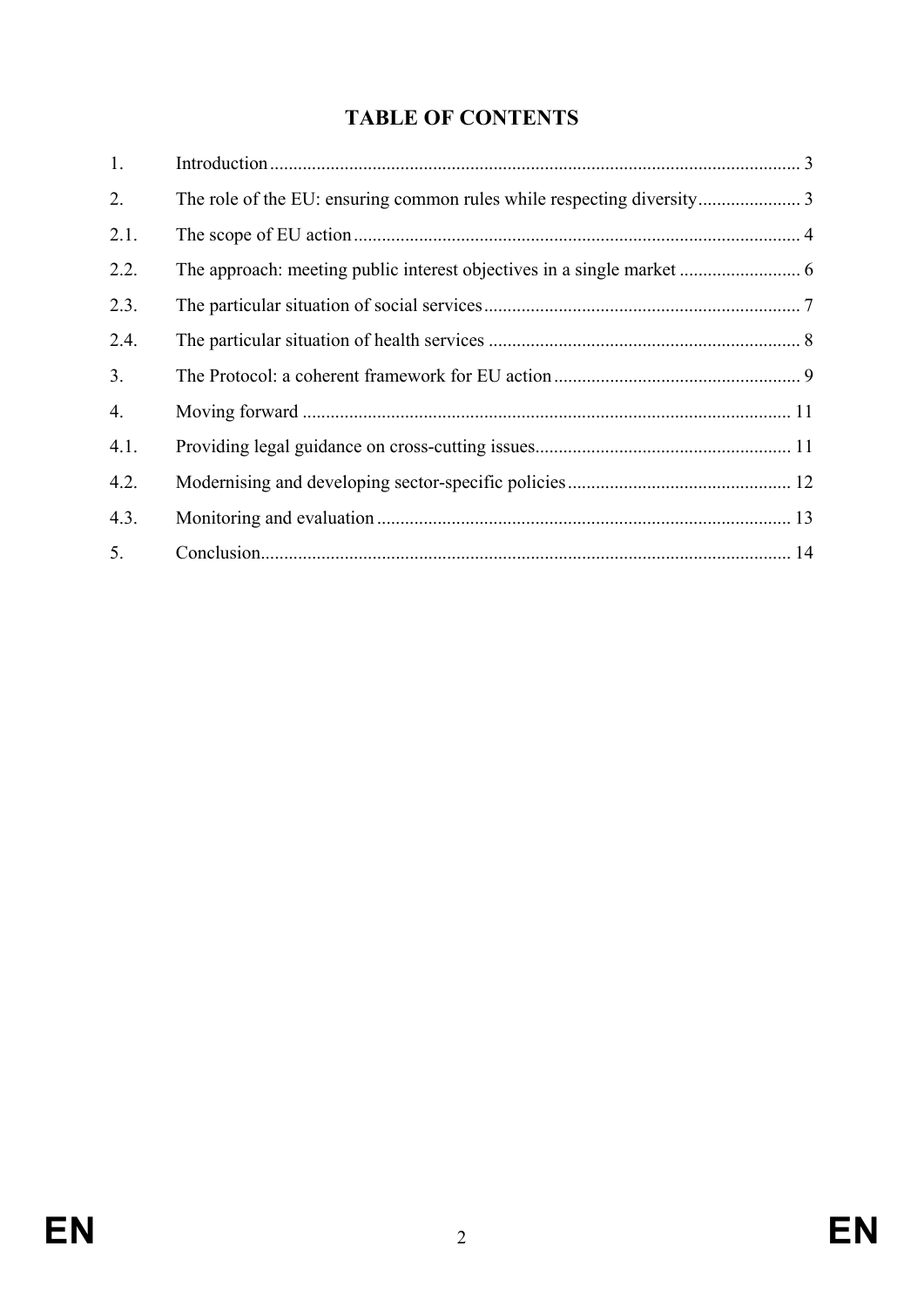### **1. INTRODUCTION**

The agreement by Heads of State and Government of a Protocol on services of general interest to be annexed to the Treaty of Lisbon is a decisive step towards establishing a transparent and reliable EU framework. The new Treaty on the Functioning of the European Union will also include a new Article  $14<sup>1</sup>$  stressing the joint responsibility of the Union and the Member States and establishing a legal basis for the EU to take action.

These new provisions build on a decade of debate about the responsibilities of the EU and about whether or not the EU should adopt an overarching framework for services of general interest. This debate has helped to generate converging views on the role and approach of the EU with regard to services of general interest, in particular following the 2004 Commission's White Paper<sup>2</sup> and the 2006 opinion of the Parliament<sup>3</sup>. A broad agreement has emerged on the need to ensure legal certainty and consistency across EU policies, while respecting the diversity of sectors and situations. There is also broad recognition of the need to improve general awareness and understanding of EU rules. By spelling out the role of the Union, the Protocol brings the necessary clarity and certainty to EU rules.

This Communication presents the Commission's views on this debate, in particular in the light of the Parliament's resolution and the Treaty of Lisbon. It also draws on the public consultation on social services of general interest initiated in 2006.

### **2. THE ROLE OF THE EU: ENSURING COMMON RULES WHILE RESPECTING DIVERSITY**

Services of general interest cover a broad range of activities, from the large network industries such as energy, telecommunications, transport, audiovisual broadcasting and postal services, to education, water supply, waste management, health and social services. These services are essential for the daily life of citizens and enterprises, and reflect Europe's model of society. They play a major role in ensuring social, economic and territorial cohesion throughout the Union and are vital for the sustainable development of the EU in terms of higher levels of employment, social inclusion, economic growth and environmental quality.

Although their scope and organisation vary significantly according to histories and cultures of state intervention, they can be defined as the services, both economic and non-economic,

<sup>1</sup> An amendment to Article 16 TEC.  $\overline{2}$ 

The 2004 White Paper - COM(2004) 374, 12.5.2004 - was built on previous consultations and Communications, in particular the Commission's 2003 Green Paper - COM(2003) 270, 21.5.2003 -, two Communications in 2001 - COM(2001) 598, 17.10.2001 and "Services of general interest in Europe" (OJ C 17, 19.1.2001) - and the first Communication on this subject of 1996 ("Services of general interest in Europe" - OJ C 281, 26.9.1996).

The resolution of the European Parliament (A6-0275/2006 of 26 September 2006) completed the large round of consultation of EU institutions and stakeholders initiated by the 2004 White Paper. The resolution supports the underlying principles and priority actions set out in the White Paper. It states that it is not possible to define services of general interest uniformly and does not call for a single horizontal legislative framework, but calls on the EU and the Commission in particular to continue acting in various domains and sectors so as to achieve greater clarity and consistency of EU rules, while fully respecting the principle of subsidiarity. The European Economic and Social Committee and the Committee of the Regions have also given their opinions (CESE/2005/121 of 9 February 2005, CESE/2006/223 of 6 July 2006 and CDR/2004/327of 23 February 2005).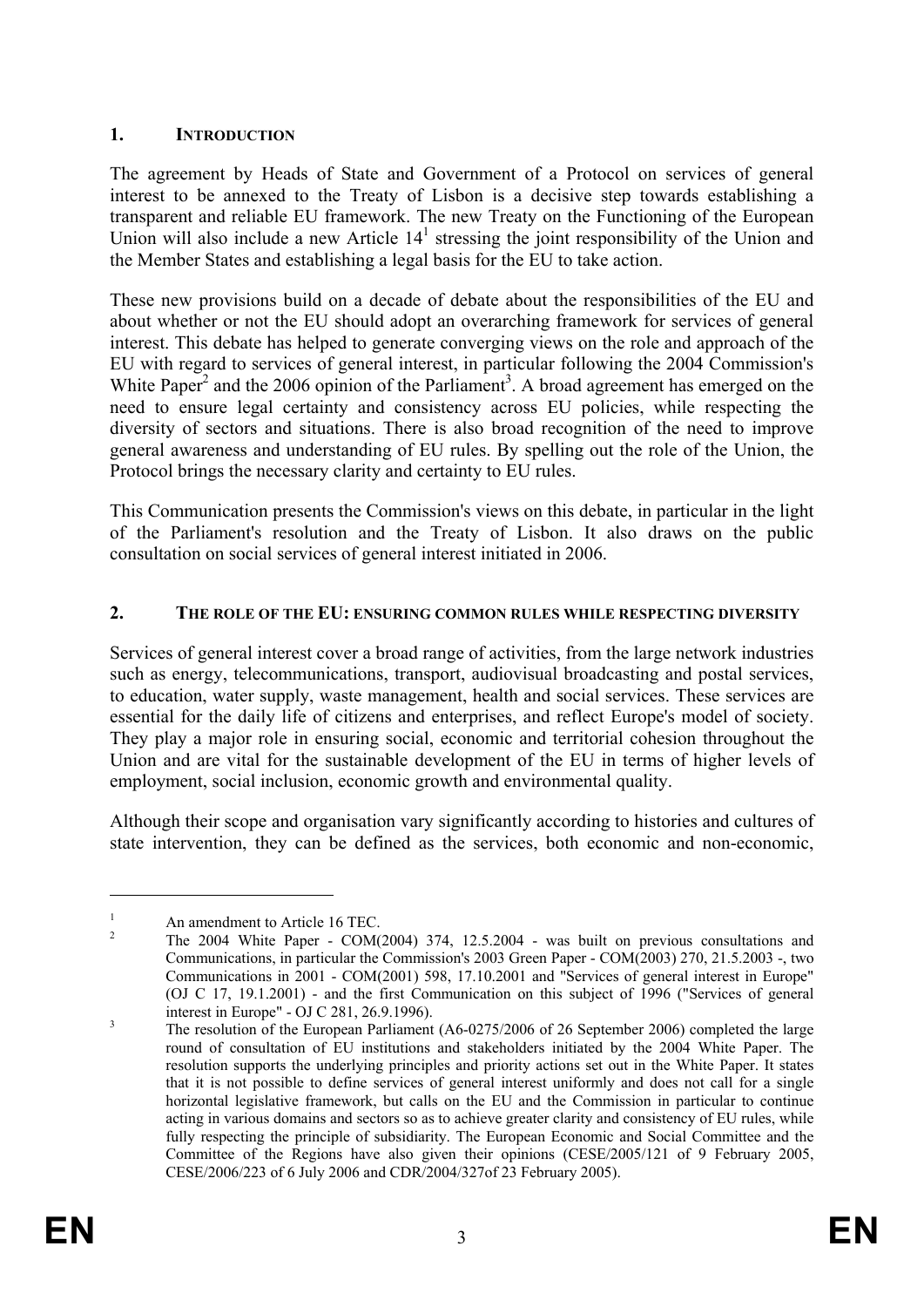which the public authorities classify as being of general interest and subject to specific public service obligations. This means that it is essentially the responsibility of public authorities, at the relevant level, to decide on the nature and scope of a service of general interest. Public authorities can decide to carry out the services themselves or they can decide to entrust them to other entities, which can be public or private, and can act either for-profit or not for-profit.

At the same time, providers of these services must respect the rules laid down in the EC Treaty and in secondary EU law where these are applicable. Moreover, given their EU dimension, a number of network industries which perform services of general economic interest are now subject to sector-specific EU directives. In partnership with national, regional and local authorities, the EU therefore has a role to play in framing the principles and conditions for the operation of a wide range of services. This shared responsibility is reflected in the Treaty and will be underlined in the Protocol on services of general interest to be annexed to the Treaty of Lisbon.

### **2.1. The scope of EU action**

In accordance with the principles of subsidiarity and proportionality, the EU intervenes within the competences entrusted to it by the Treaty and to the extent necessary. Its action respects the diversity of situations in the Member States and the roles of national, regional and local authorities in ensuring the well-being of their citizens and in promoting social cohesion, while guaranteeing democratic choices regarding, among other things, the level of service quality.

For the first time, the Protocol introduces the notion of services of general interest in primary EU law whereas the current EC Treaty only refers to services of general *economic* interest. As things stand, two sets of services of general interest can be distinguished for illustrative purposes, in terms of how they are governed by EU rules:

- *Services of general economic interest*: the provision and organisation of these services are subject to internal market and competition rules of the EC Treaty since their activities are economic in nature. In the case of large network industries having a clear European-wide dimension, such as telecommunications, electricity, gas, transport and postal services, the services are regulated by a specific EU legislative framework. Similarly, certain aspects of public service broadcasting are covered by specific EU legislation, such as the "television without frontier" directive. Other services of general economic interest, such as those in the area of waste management, water supply or waste water treatment, are not subject to a selfstanding regulatory regime at EU level. However, specific Community rules such as public procurement, environmental and consumer protection legislation apply to certain aspects of the service. In addition, a number of services of general economic interest are also subject to the regulatory framework established by the Services Directive<sup>4</sup>.
- *Non-economic services*: these services, for instance traditional state prerogatives such as police, justice and statutory social security schemes are not subject to specific EU legislation, nor are they covered by the internal market and competition rules of the Treaty. Some aspects of the organisation of these services may be subject to other rules of the Treaty, such as the principle of non-discrimination.

<u>.</u>

<sup>4</sup> More information can be found in the staff working paper on progress since the 2004 White Paper on services of general paper SEC(2007) 1515, which is published alongside this Communication.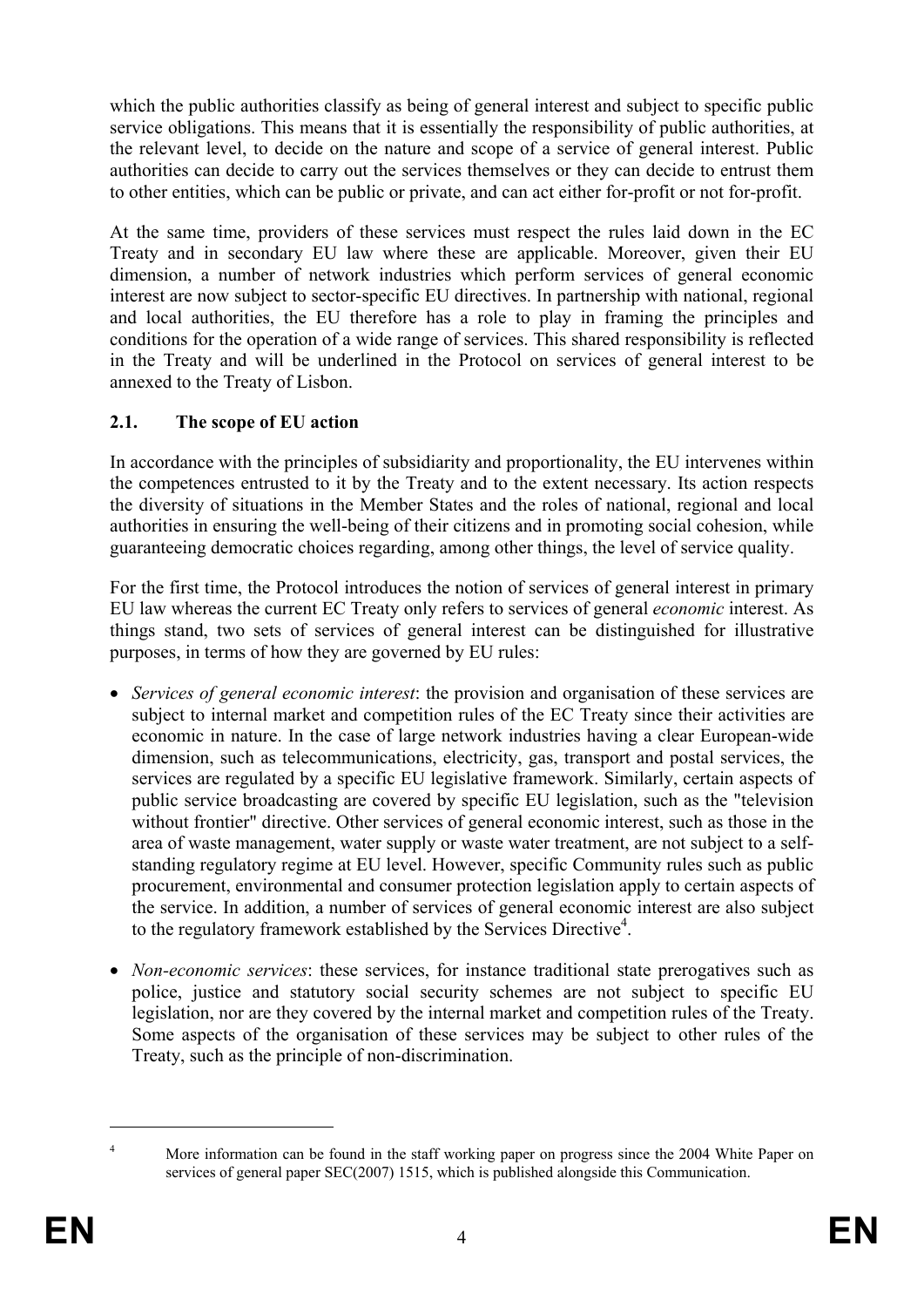The question of how to distinguish between economic and non-economic services has often been raised. The answer cannot be given *a priori* and requires a case-by-case analysis: the reality of these services is often specific and differs widely from one Member State to another, and indeed from one local authority to another; the ways in which they are provided are constantly evolving as a response to new economic, social and institutional developments, such as shift in consumer demands, technological change, the modernisation of public administrations and the devolution of responsibilities to the local level.

In the area of competition law, according to the Court of Justice, it is not the sector or the status of an entity carrying out a service (e.g. whether the body is a public undertaking, private undertaking, association of undertakings or part of the administration of the State), nor the way in which it is funded, which determines whether its activities are deemed economic or non-economic; it is the nature of the activity itself. To make the distinction, the Court relies on a set of criteria related to the conditions of functioning of the service under consideration, such as the existence of a market, state prerogatives or obligations of solidarity. In practice, this means that a single entity may well be engaged in both economic and non-economic activities and therefore be subject to competition rules for parts of its activities but not for others. For example, the Court has ruled that a given entity may be engaged on the one hand in administrative activities which are not economic, such as police tasks, and on the other hand in purely commercial activities<sup>5</sup>. An entity can also be engaged in non-economic activities where it behaves like a charity fund and at the same time compete with other operators for another part of its activity by performing financial or real estate operations, even on a not-for-profit basis<sup>6</sup>. According to this functional approach, each activity has therefore to be analysed separately<sup>7</sup>.

For a given service to qualify as an economic activity under the internal market rules (free movement of services and freedom of establishment), the essential characteristic of a service is that it must be provided for remuneration. The service does not, however, necessarily have to be paid by those benefiting from it. The economic nature of a service does not depend on the legal status of the service provider (such as a non-profit making body) or on the nature of service, but rather on the way a given activity is actually provided, organised and financed. In practice, apart from activities in relation to the exercise of public authority, to which internal market rules do not apply by virtue of Article 45 of the EC Treaty, it follows that the vast majority of services can be considered as "economic activities" within the meaning of EC Treaty rules on the internal market (Articles 43 and 49).

Against this background, the situation of social services has been the subject of discussion in recent years. Social services can be of an economic or non-economic nature depending on the activity under consideration. Although they are not defined, the 2006 Communication identified two broad types of social services: firstly, statutory and complementary social security schemes, organised in various ways (mutual or occupational organisations), covering the main risks of life, such as those linked to health, ageing, occupational accidents, unemployment, retirement and disability; secondly, other services provided directly to the person such as social assistance services, employment and training services, social housing or

<sup>5</sup> Case C-82/01 Aéroports de Paris [2002].

<sup>6</sup> Case C-222/04 Cassa di Risparmio di Firenze [2006].

<sup>7</sup> Case C-118/85 Commission v Italy [1987]. Compare also Cases C-205/03 P. Fenin [2006] and T-155/04- Selex [2006] for a situation where different activities could not be analysed separately.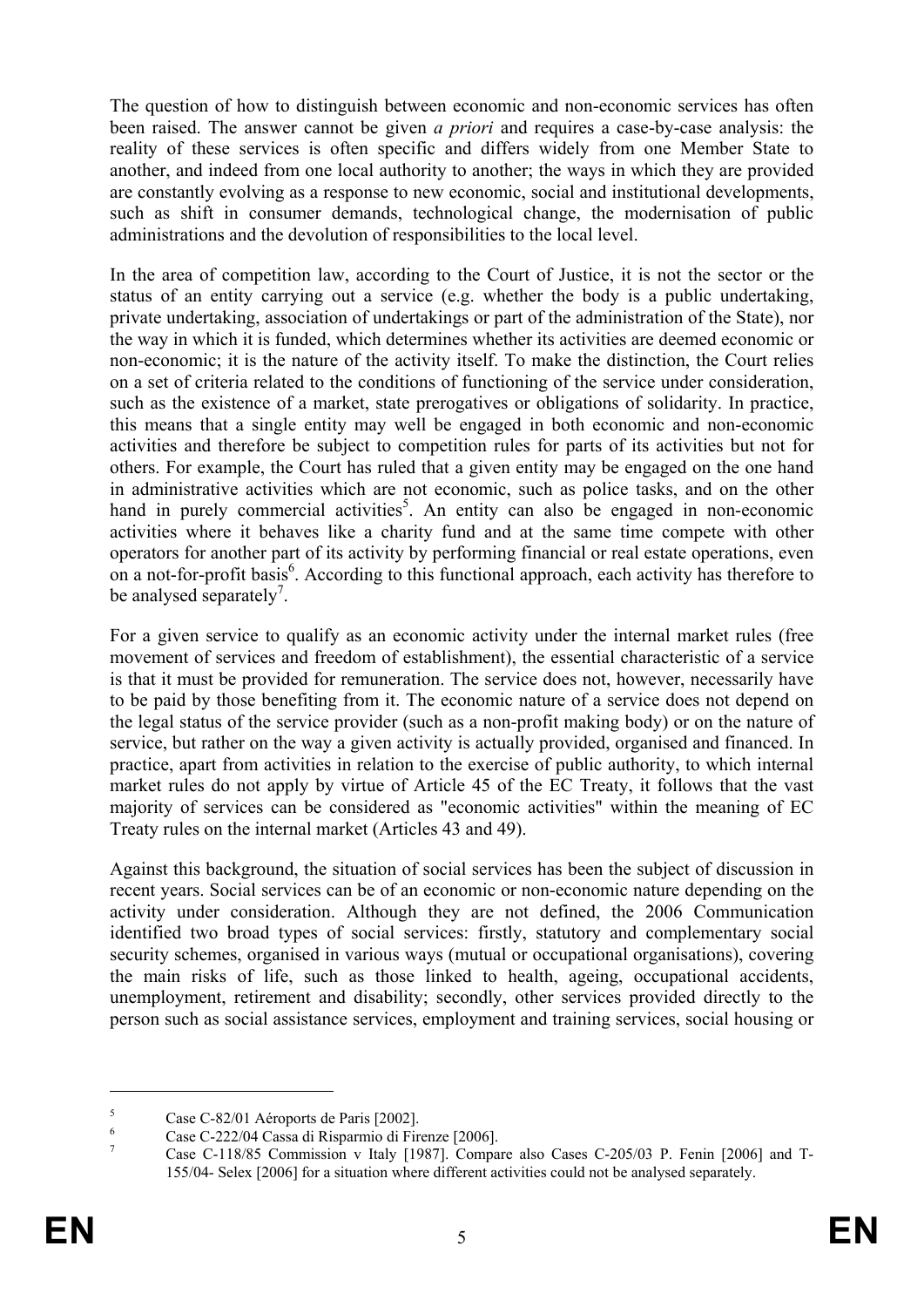long-term care. These services are typically organised at a local level and are heavily dependent on public funding.

# **2.2. The approach: meeting public interest objectives in a single market**

If a service of general interest is regarded as economic, it is subject to internal market and competition rules. This may lead to questions as to whether the full application of these rules is compatible with the pursuit of the specific missions of general interest assigned to the service. At the level of the Treaty, these situations are addressed by Article 86(2) as interpreted by the case law of the Court of Justice<sup>8</sup>. This provides that services of general economic interest are in principle subject to the application of Treaty rules. However, where the application of these rules obstructs the performance, in law or in fact, of the particular tasks of general interest assigned to them, these services may benefit from a derogation from the provisions of the Treaty, provided certain conditions are satisfied, notably as regards the proportionality of the compensation provided to undertakings entrusted with the operation of those services.

As highlighted in its 2004 White Paper, the Commission considers that the objectives of developing high-quality, accessible and affordable services of general economic interest and of an open and competitive internal market are compatible and should be mutually supportive. Experience, for instance in the telecommunications and transport sectors, or at a local level (e.g awarding public service contracts), shows that markets which are open to competition contribute to improving the efficiency, affordability and choice of services on offer. At the same time, specific provisions can be maintained to ensure that a balance is struck. For instance, the Court accepts the grant of exclusive or special rights for some services, as well as measures intended to regulate markets, such as authorisation requirements, to the extent they are justified by public interest objectives and proportionate to the objectives pursued<sup>9</sup>. In secondary law, the pursuit of public interest objectives by services of general economic interest is also taken into account in the Services Directive $10$ .

The capacity to combine the provision of services of general interest with the development of a European single market is particularly well illustrated by the series of sector-specific policies developed since the early 1990s for network industries such as telecommunications, energy, transport and postal services, which today represent more than 7% of the GDP and 5% of total employment in the EU. The gradual opening up of these sectors to competition went hand in hand with the definition of a number of public service obligations for each sector, covering aspects such as universal service, consumer and user rights and health and safety concerns. These sectoral frameworks also specify the scope of public policy intervention in regulating these networks, with particular reference to the role of national regulatory authorities. These sector-specific frameworks are in the process of being modernised in the light of technological developments or global challenges, such as climate change, and because of successive enlargements which have created more diversity in the Member States' approach to services of general interest*.* 

<sup>8</sup> Case C-320/91, Corbeau, [1993], ECR I-2533, case C-393/92, Almelo [1994] ECR I-1477, joined cases C-157/94 - C-160/94, Commission v. Netherlands, [1997], ECR I-5699 , Commission v. Italy [1997], ECR I-5789, Commission v. France [1997], ECR I-5815, Commission v. Spain [1997], ECR I-5851.

For instance case C-70/95, Sodemare [1997] ECR I-3395, Joined cases C-282/04 and C-283/04, Commission v. Netherlands [2006].<br>
More information can be found in the document SEC(2007) 1515.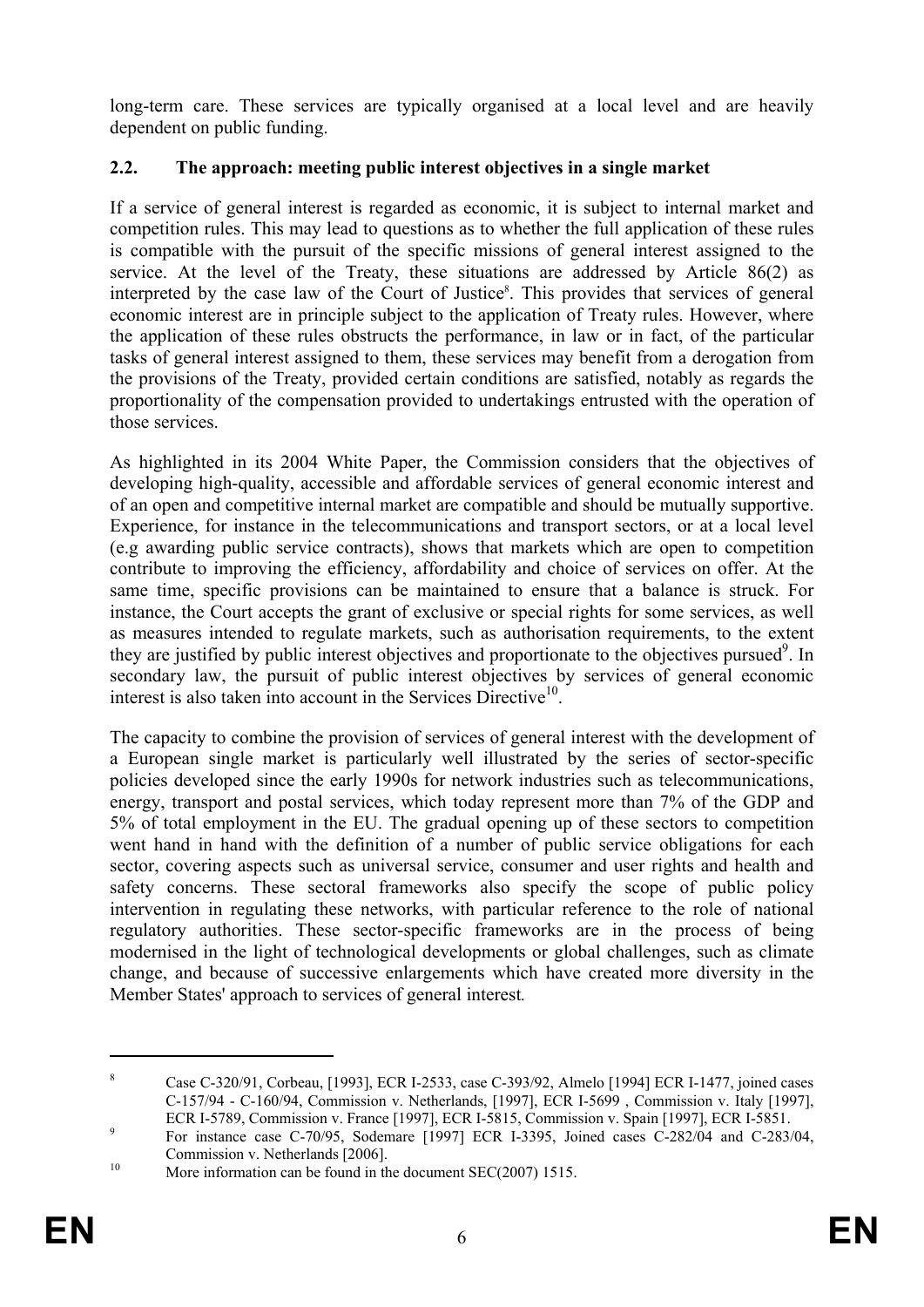# **2.3. The particular situation of social services**

The Commission initiated in April 2006 a broad consultation with the Member States, service providers and users to better understand the nature of these services across the EU and assess stakeholders' experience with the application of Community rules<sup>11</sup>.

Although the functions and organisation of social services vary a great deal, the consultation highlighted their importance for the fulfilment of basic EU objectives such as the achievement of social, economic and territorial cohesion, a high level of employment, social inclusion and economic growth, as well as their close interconnection with local realities.

### **Objectives and principles of organisation of social services**

*Social services are often meant to achieve a number of specific aims:* 

- *they are person-oriented services, designed to respond to vital human needs, in particular the needs of users in vulnerable position; they provide protection from general as well as specific risks of life and assist in personal challenges or crises; they are also provided to families in a context of changing family patterns, support their role in caring for both young and old family members, as well as for people with disabilities, and compensate possible failings within the families; they are key instruments for the safeguard of fundamental human rights and human dignity;*
- *they play a preventive and socially cohesive role, which is addressed to the whole population, independently of wealth or income;*
- *they contribute to non-discrimination, to gender equality, to human health protection, to improving living standards and quality of life and to ensuring the creation of equal opportunities for all, therefore enhancing the capacity of individuals to fully participate in the society.*

*These aims are reflected in the ways in which these services are organised, delivered and financed:* 

- *in order to address the multiple needs of people as individuals, social services must be comprehensive and personalised, conceived and delivered in an integrated manner; they often involve a personal relationship between the recipient and the service provider;*
- *the definition and delivery of a service must take into account the diversity of users;*
- *when responding to the needs of vulnerable users, social services are often characterised by an asymmetric relationship between providers and beneficiaries which is different from a commercial supplier / consumer relationship;*
- *as these services are often rooted in (local) cultural traditions, tailor-made solutions taking into account the particularities of the local situation are chosen, guaranteeing proximity between the service provider and the user while ensuring equal access to services across the territory;*

<sup>&</sup>lt;sup>11</sup> COM(2006) 177, 26.4.2006. The consultation process included the launch of a questionnaire by the Social Protection Committee, the preparation of a consultant study on social services of general interest and a report by a group of legal experts.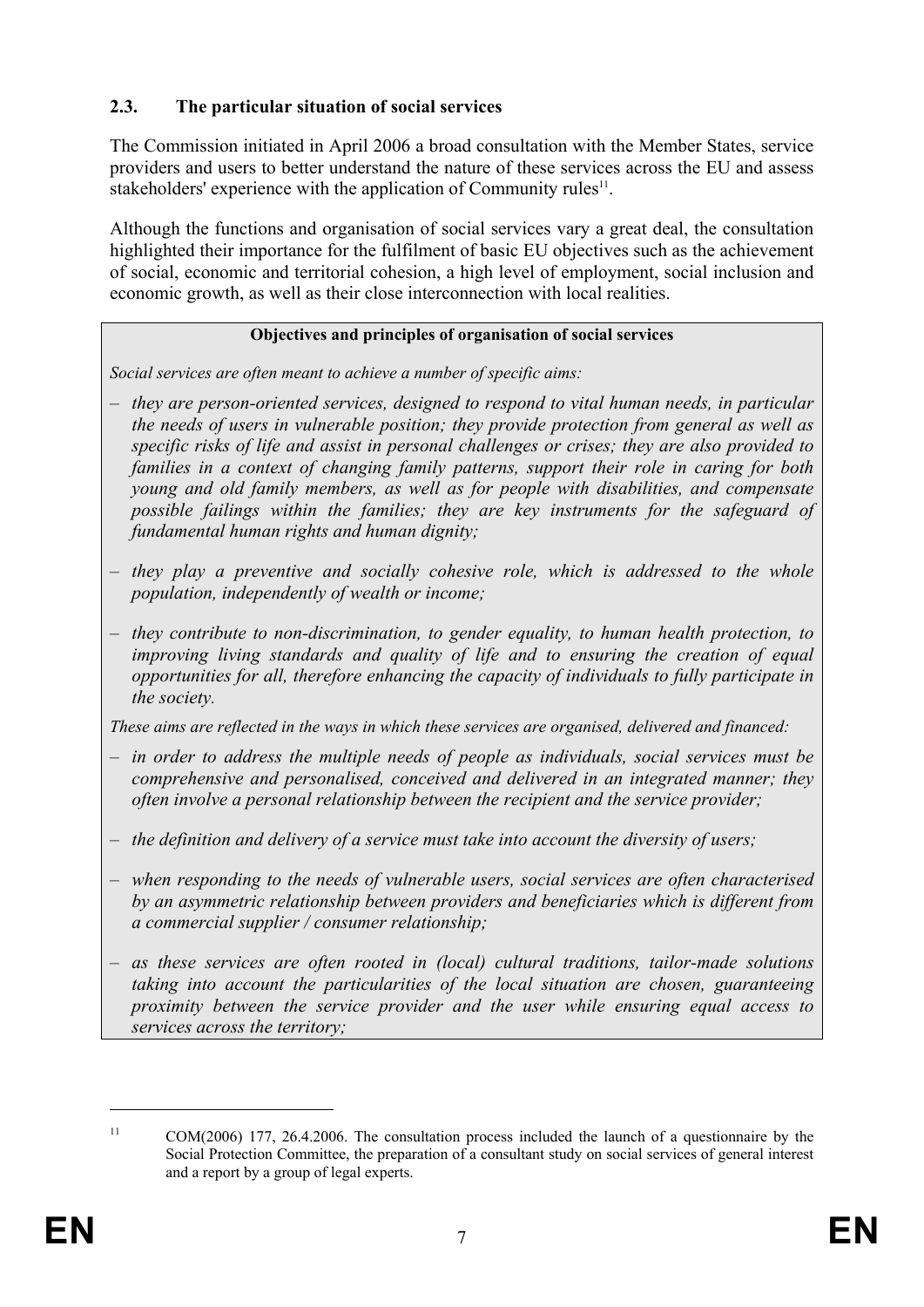- *service providers often need a large autonomy to address the variety and the evolving nature of social needs;*
- *these services are generally driven by the principle of solidarity and are highly dependent on public financing, so as to ensure equality of access, independent of wealth or income;*
- *non-profit providers as well as voluntary workers often play an important role in the delivery of social services,, thereby expressing citizenship capacity and contributing to social inclusion, the social cohesion of local communities and to intergenerational solidarity.*

The consultation has also highlighted the fact that these services are all engaged in an important modernisation process to better respond to new challenges such as changing needs of European citizens and the impact of ageing, while at the same time facing financial constraints. This process has often resulted in profound changes in the way in which these services are organised, provided and financed, including the emergence of new areas of action, the recourse to outsourcing of services previously provided directly by public authorities and an increasing devolution of competences to the local level.

The combined effect of these changes is that an increasing number of activities performed daily by social services are now falling under the scope of EC law to the extent they are considered as economic in nature. This new situation has raised a number of practical questions, with the consultation showing that a number of stakeholders from the sector have difficulty in understanding and applying the rules, in particular state aid and public procurement rules. Local authorities and small providers in particular may lack awareness and information about EU rules, which can lead to misunderstandings and misapplication of rules on the ground. In particular, public authorities and service providers in the social field are sometimes less aware than in other sectors of the specific provisions of Article 86(2) presented above. The application of Article 86(2) requires from Member States the respect of certain basic conditions which have been developed in the case law of the Court and described by the Commission, notably in the texts on state aid adopted following the Altmark ruling which in practice exempt the vast majority of services performed at the local level from notification. Among these conditions, a clear mandate must be assigned by the competent public authority to the service provider regarding the operation of the service at stake. It is therefore important that Member States ensure that such adoption of acts of entrustment is effectively made for all services of general economic interest, including the provision of social services, in order to provide adequate legal certainty and transparency towards citizens.

As outlined below, the Commission is committed to providing explanations about the rules applicable and to assisting the modernisation process in which social services are engaged, whilst fully respecting the principle of subsidiarity and the responsibilities of national, regional and local authorities.

# **2.4. The particular situation of health services**

Health services are also part of the wider framework on services of general interest. Article 152 of the Treaty makes clear that Community action in the field of health services must respect the responsibilities of the Member States for the organisation, financing and delivery of health services and medical care. In parallel to the work on social services, the Commission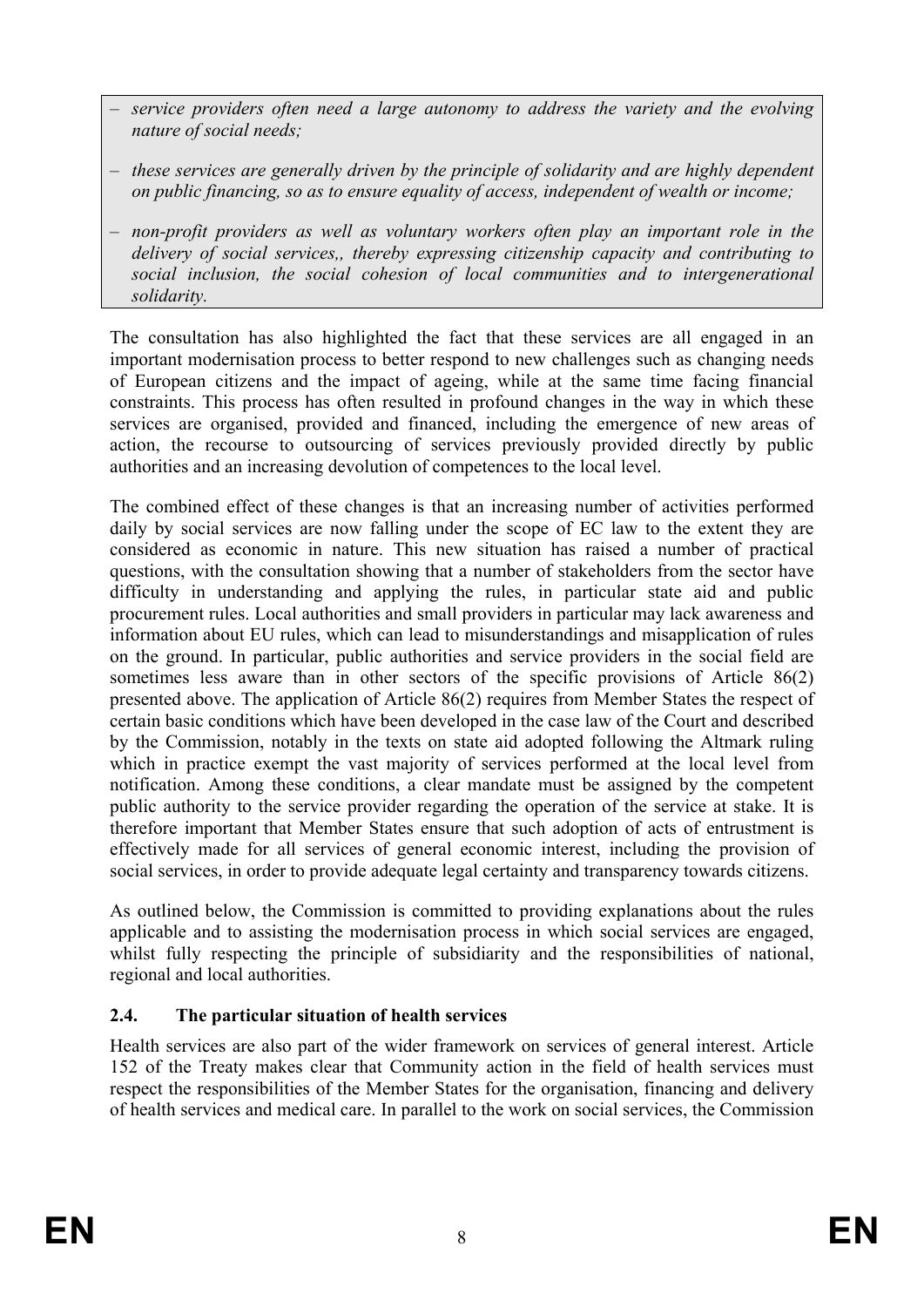has recently held an open consultation regarding Community action and possible difficulties with the application of  $EC$  law<sup>12</sup>. It plans to bring forward proposals setting out a framework for safe, high-quality, and efficient cross-border healthcare services, also taking due account of the Council conclusions on "Common values and principles in European Union Health Systems" adopted in June 2006.

### **3. THE PROTOCOL: A COHERENT FRAMEWORK FOR EU ACTION**

The Protocol annexed to the Treaty of Lisbon provides a coherent framework that will guide EU action and serves as a reference for all levels of governance. By clarifying the principles and setting out the common values underpinning EU policies, it gives visibility, transparency and clarity to the EU approach applicable to services of general interest.

#### **Protocol on services of general interest**

*The Inter-governmental conference meeting in Lisbon in October 2007 agreed to annex the following Protocol to the Treaty of Lisbon*<sup>13</sup>:

*"The High Contracting Parties,* 

*Wishing to emphasise the importance of services of general interest,* 

*Have agreed upon the following interpretative provisions, which shall be annexed to the Treaty on European Union and to the Treaty on the Functioning of the Union:* 

*Article 1* 

*The shared values of the Union in respect of services of general economic interest within the meaning of Article 14 Treaty on the Functioning of the European Union include in particular:* 

*- the essential role and the wide discretion of national, regional and local authorities in providing, commissioning and organising services of general economic interest as closely as possible to the needs of the users;* 

*- the diversity between various services of general economic interest and the differences in the needs and preferences of users that may result from different geographical, social or cultural situations;* 

*- a high level of quality, safety and affordability, equal treatment and the promotion of universal access and of user rights.* 

*Article 2* 

*The provisions of the Treaties do not affect in any way the competence of Member States to provide, commission and organise non-economic services of general interest".* 

The Protocol builds on, and re-asserts, a number of more operational principles guiding the work of EU institutions, and in particular that of the Commission, such as:

• *The role and the wide discretion of national, regional and local authorities in operating services of general economic interest as closely as possible to the needs of the users*: Services of general economic interest should be responsive and delivered as closely as possible to citizens and businesses. The action of the EU should respect the principles of subsidiarity and proportionality. The competent authorities of the Member States are free

 $\frac{12}{13}$  SEC(2006) 1195, 26.9.2006.

<sup>13</sup> The following quotation is without prejudice to the final version of the Treaty about to be signed and to its translation into the official languages of the EU.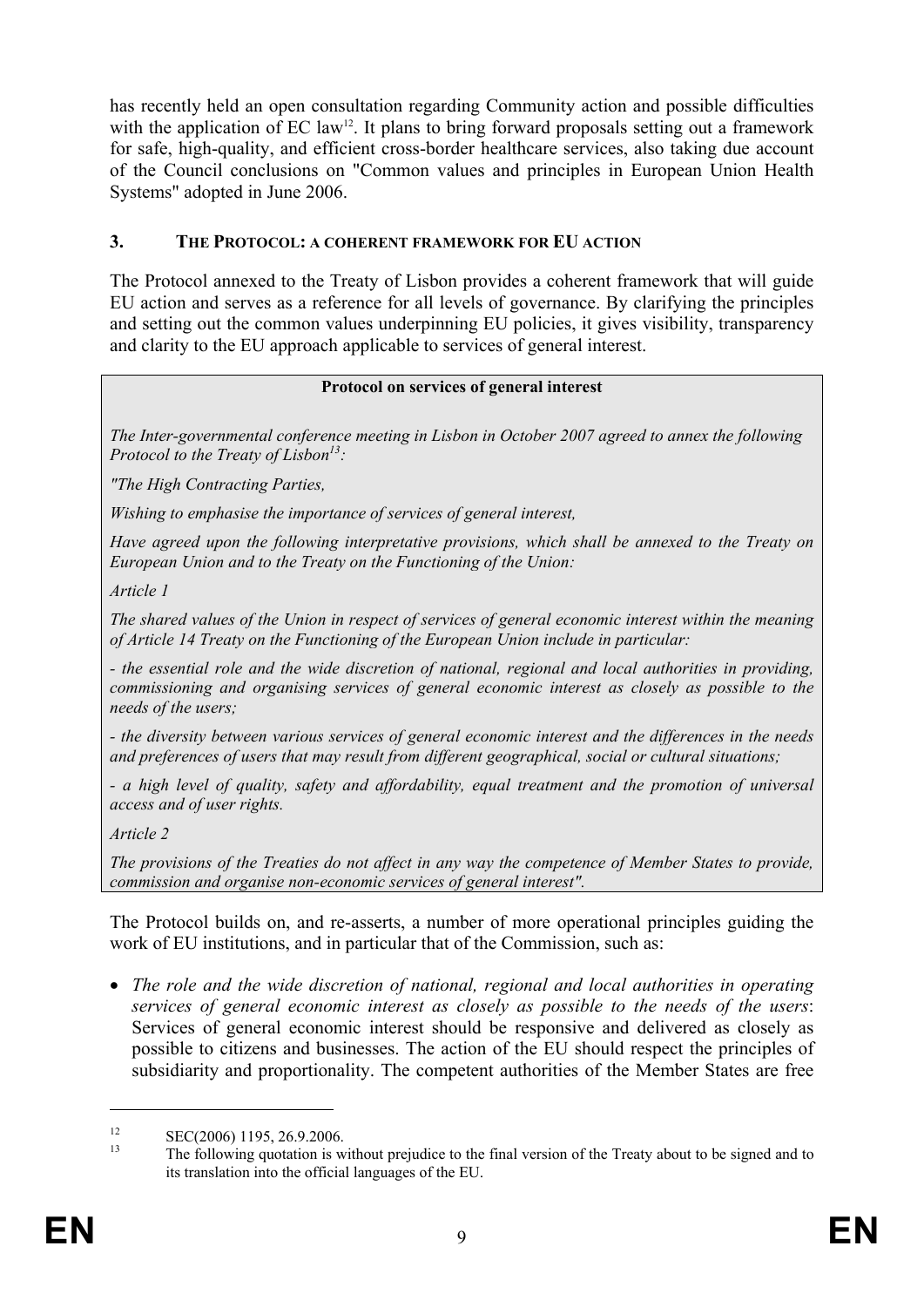to define what they consider to be services of general economic interest and have broad discretion to decide how to organise, regulate and finance these services, in accordance with EU law and within the limits of manifest error. In particular, the competition rules and the internal market rules do not apply to non-economic activities.

- *Respecting the diversity of services, situations, and needs and preferences of users*: Differences between various services of general economic interest and the different needs and preferences of citizens, users and consumers resulting from different economic, social, geographical, cultural and physical situations should be respected. Due account should be taken of the diversity that characterises such services, the situations in which they are provided, the characteristics of service providers and the need for flexibility to adapt services to various needs: this is particularly relevant in the case of social services. Relevant regulation should be regularly updated to cover new developments over time, such as technological innovation.
- *Achieving a high level of quality, safety and affordability*: Promoting the development of high-quality, safe and affordable services of general economic interest is an essential objective of the action of the EU. This encompasses access to services, including crossborder services; the value for money and financial affordability of services, including special schemes for people on low incomes and with special needs, which is particularly important in the case of social services; physical safety, reliability and continuity; high quality and choice; transparency and access to information from providers and regulators. Where it is appropriate for the EU to act, EU sector-specific instruments should establish rules ensuring the quality, security and safety of products and services for consumers and users in general, as well as all persons involved in their production.
- *Ensuring equal treatment and promoting universal access*: Access to services of general economic interest is recognised as a right in the EU Charter on Fundamental Rights. This includes ensuring equal treatment between women and men and combating all forms of discrimination in accessing services of general economic interest. Where an EU sectorspecific rule is based on the concept of universal service, it should establish the right of everyone to access certain services considered as essential and impose obligations on service providers to offer defined services according to specified conditions, including complete territorial coverage and at an affordable price. Universal service provides for a minimum set of rights and obligations, which as a general rule can be further developed at national level. It is a dynamic concept, which needs to be updated regularly sector by sector. Promoting access throughout the territory of the Union is essential for the promotion of territorial cohesion in the EU, as mentioned above in the case of social services. Territories with a geographical or natural handicap such as outermost regions, islands, mountains, sparsely populated areas and external borders, often face challenges in terms of access to services of general interest, due to the remoteness from major markets or the increased cost for connection. These specific needs must be taken into account.
- *Upholding user rights*: Citizens, consumer and user rights should be specified, promoted and upheld. The capacity of consumers and users, including vulnerable or disabled persons; to take up their rights, especially their right of access, often requires the existence of independent regulators with appropriate staff and clearly defined powers and duties. These include powers of sanction, in particular the ability to monitor the transposition and enforcement of universal service provisions. These also require provisions for the representation and active participation of consumers and users in the definition and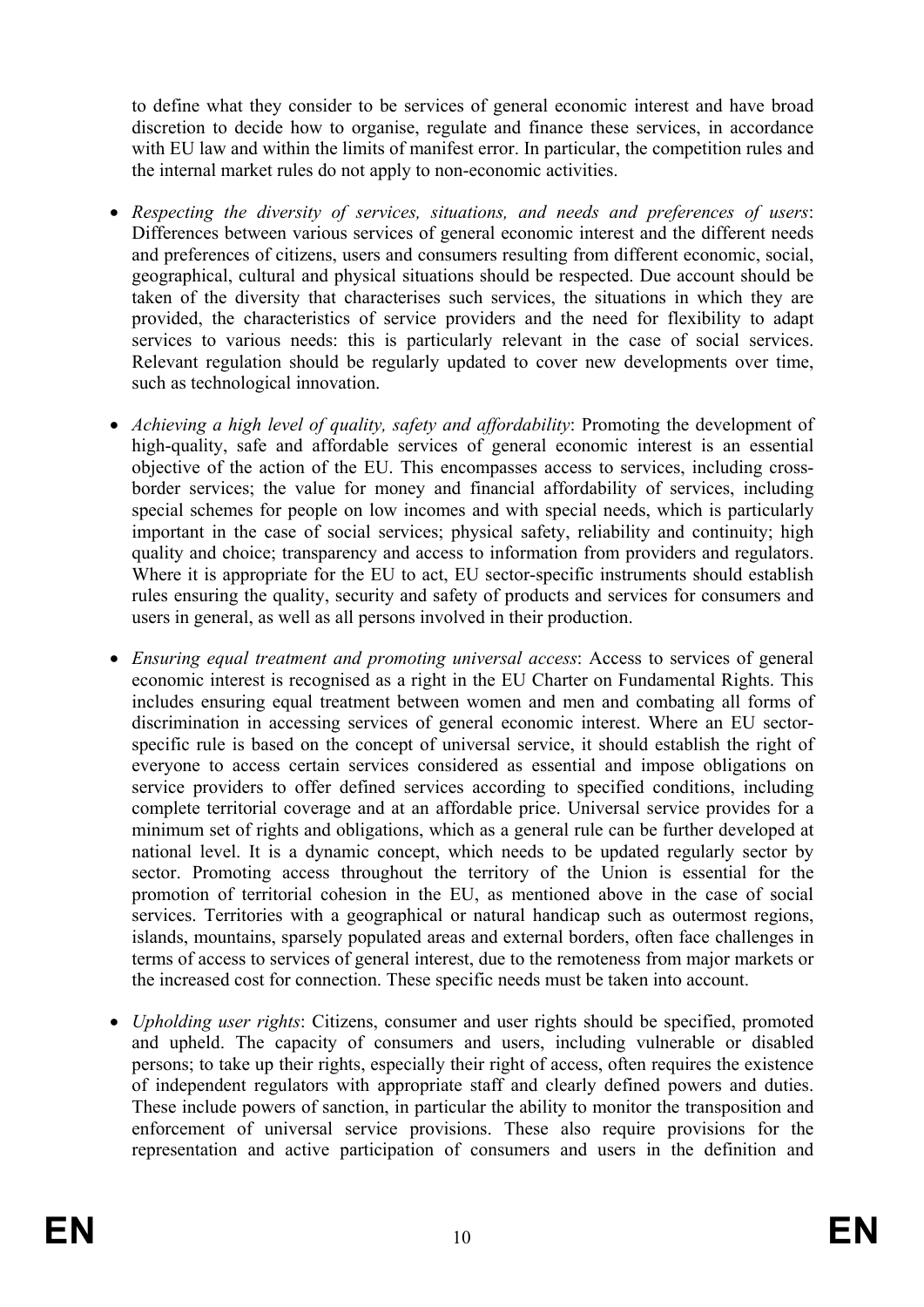evaluation of services, the availability of appropriate redress and compensation mechanisms, and the existence of a review clause allowing requirements to be adapted over time to reflect new social, technological and economic developments. Regulators should also monitor market developments and provide data for evaluation purposes.

• *Non-economic services*: As mentioned above, these services are not subject to a specific EU legislation, nor are they covered by the internal market and competition rules of the Treaty.

Pending the entry into force of the new Treaty, which will give legal effect to the new provisions, the Commission intends to use the Protocol and principles as a benchmark to check the consistency and proportionality of EU policies and initiatives.

### **4. MOVING FORWARD**

On the basis of the Protocol, and in line with Parliament's approach, the Commission will continue to consolidate the EU framework applicable to services of general interest, including for social and health services, providing concrete solutions for concrete problems where they exist. With progress made, attention should increasingly concentrate on the good transposition and application of EU rules, with greater emphasis on monitoring outcomes for the users and consumers, dissemination of information and exchange of practices, monitoring of enforcement and evaluation of performance. The Commission envisages a mix of sectorspecific and issue-specific actions along the following three axes:

# **4.1. Providing legal guidance on cross-cutting issues**

The Commission is aware that the application of Community law to services of general economic interest may raise questions and that a number of legal clarifications or explanations about EU rules are regularly sought in the various areas. In this context, the Commission is committed to enable users and practitioners to obtain quickly answers to practical questions, explanations and interpretations. Answers to questions raised will be published and appropriate update reflecting the position of the Commission will be provided on a regular basis through a dedicated website. As a first illustration, a set of answers is published alongside this Communication to address questions concerning the application of public procurement and state aid rules, notably on social services of general interest $14$ .

### **An interactive information service**

*A dedicated and interactive on-line service will be shortly put in place at the disposal of citizens, service providers, public authorities and all stakeholders to provide information and allow them to raise questions concerning the application of EU law. Answers to frequently asked questions, starting*  with questions raised in the context of the consultation on social services, will be placed on the *Commission's website. The Commission expects that this tool could assist actors at local and regional levels, in particular in the field of social services, to develop a good understanding of the position of the Commission on the relevant EU provisions and that over time all relevant questions arising in practice will be covered in a hands-on, user-friendly way.* 

<sup>1</sup> 

<sup>&</sup>lt;sup>14</sup> See SEC(2007) 1514 and SEC(2007) 1516 respectively.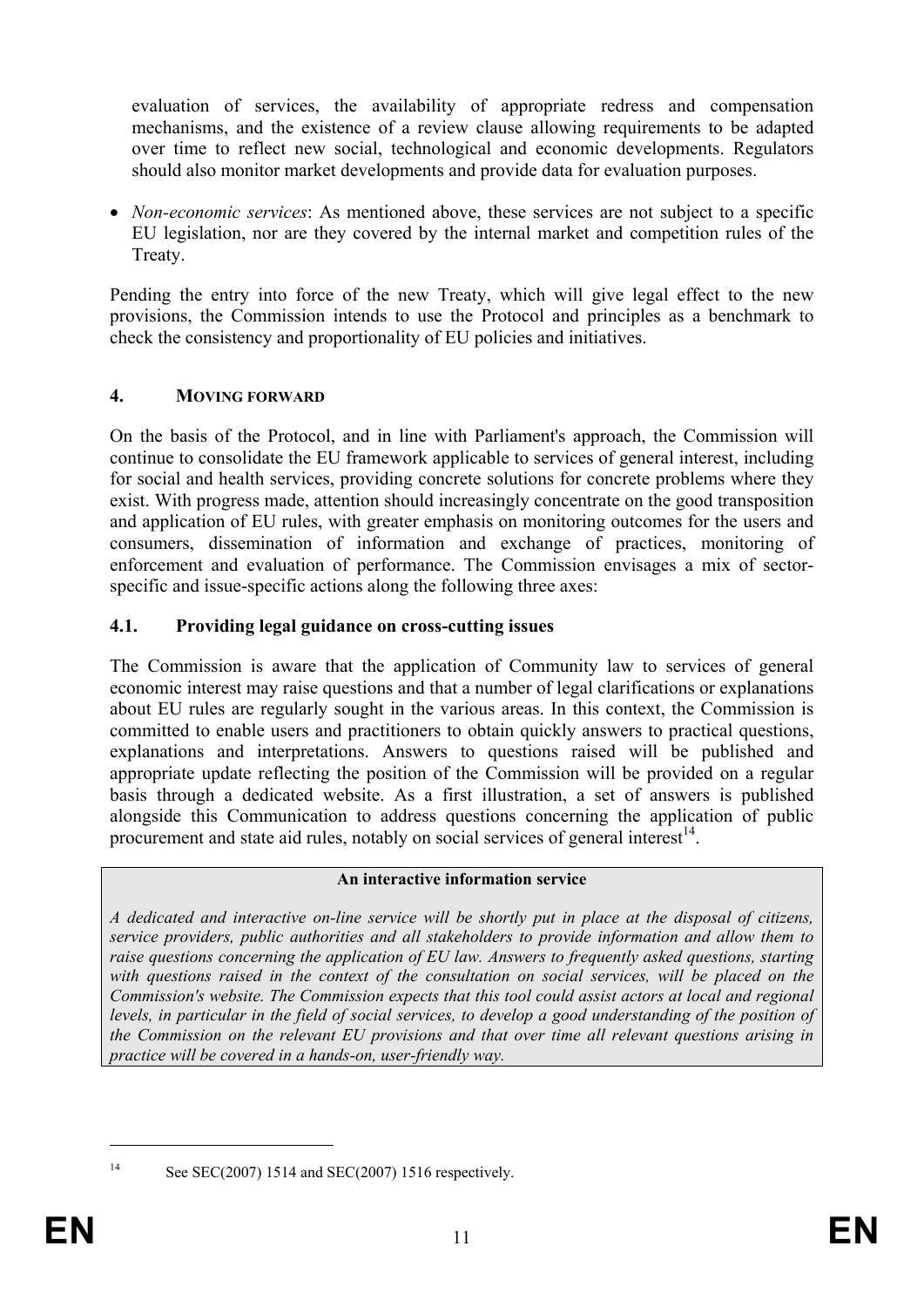In the field of state aid, the decision and the framework on state aid in the form of public service compensation adopted in 2005 (often referred to as the "Altmark package"<sup>15</sup>) has already made a significant contribution to the simplification of rules applicable, in accordance with better regulation principles. These texts fully respect the wide freedom of Member States to define tasks of services of general economic interest. They enable Member States to secure these missions through an act of entrustment, and to compensate all net costs incurred by the companies charged with such services. In this context, separation of accounts enables to achieve transparency and avoid any overcompensation. Moreover, compensations for services that fulfil these conditions are fully exempted from notification, as long as their amount is lower than EUR 30 million per year, or even without limits in the field of social housing and hospitals. This in practice exempt from notification the vast majority of services performed at the local level. The Commission will evaluate and report on the application of the package on state aid by the end of 2009 and consider whether to update it in this context.

In the field of public-private partnerships and concessions, a number of issues are pending and/or emerging. The Commission will present shortly an interpretative Communication on institutionalised public-private partnerships with a view to clarifying the rules applicable. Based on the results of an impact assessment, the Commission is also considering further steps to clarify the rules applicable to concessions. Requests have also been made to better explain the rules applicable to public procurement following the entry into force of the new directives in January 2006. The toolbox presented above should provide greater clarity.

These efforts will complement the wider on-going initiatives to improve access to information and develop communication tools following the review of the single market, such as the creation of a EU "single market assistance service".

# **4.2. Modernising and developing sector-specific policies**

The Commission is committed to pursuing and developing its sectoral approach by proposing, where appropriate, sector-specific initiatives which take account of the specific requirements and situations of each sector, and reflect the principles set out in the envisaged Protocol. A number of sector-specific frameworks applicable to network industries are already in place at EU level. However, in a dynamic and constantly evolving single market, they may require updating in the years to come.

In particular, the Commission will:

- *in the field of energy*: follow up on the measures to ensure the completion of the internal energy market proposed in September 2007, as well as on the draft European Charter on the rights of energy consumers;
- *in the field of transport*: follow up its proposal of July 2006 to modernise the single market legislation for aviation; monitor the implementation of the "third railway package" and the revised regulation on public passenger transport services now agreement has been reached;
- *in the field of e-communications*: follow up its proposals on the review of the regulatory framework for electronic communications (including fixed phones, mobile and broadband

<sup>1</sup> 

<sup>&</sup>lt;sup>15</sup> More information on the "Altmark package" can be found in SEC(2007) 1515.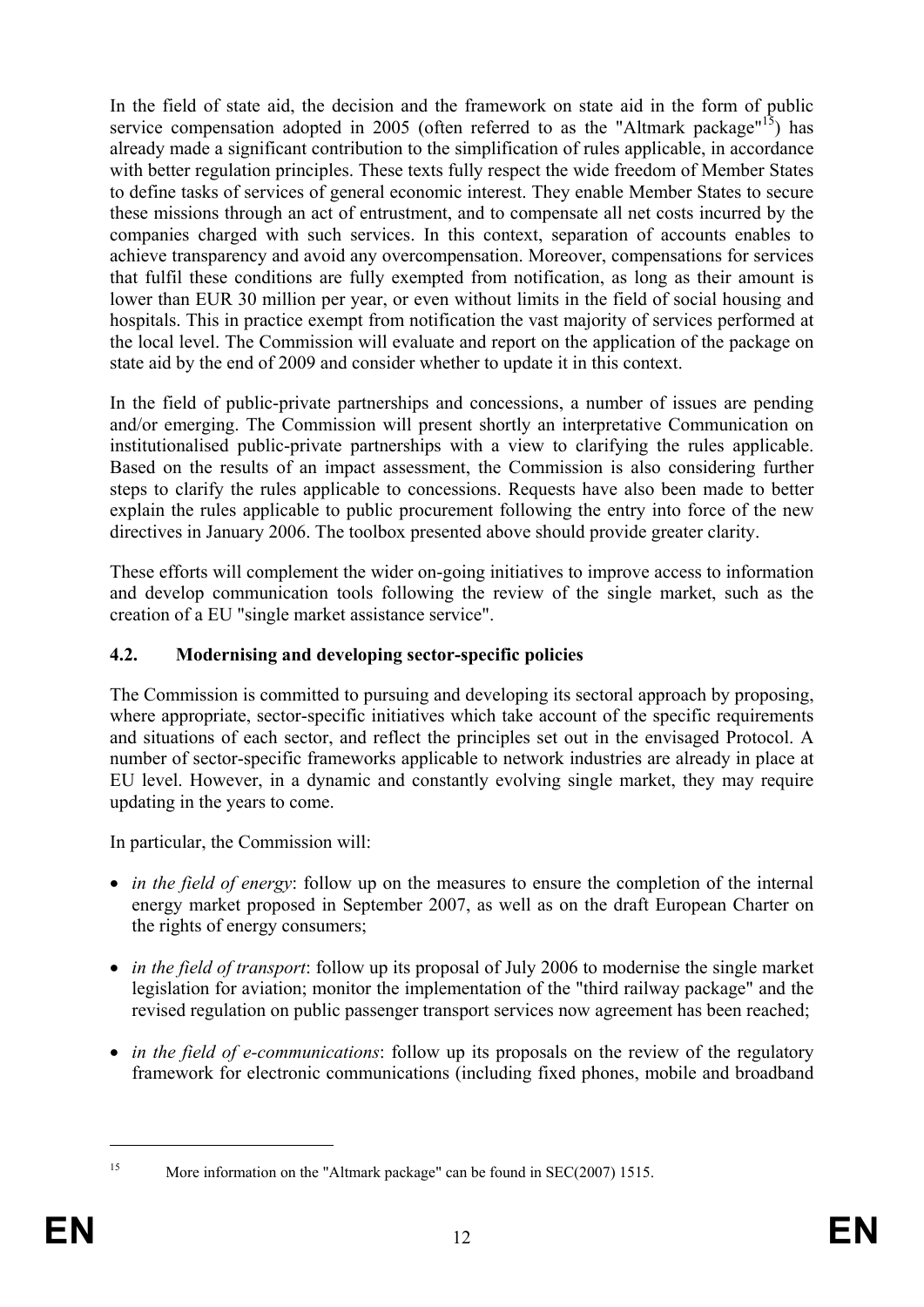access and transmission of broadcast content) and publish a Communication on long term issues in the field of universal service in electronic communications;

- *in the field of postal services*: assist Member States in the transposition of the directive for the completion of the EU postal internal market;
- *in the field of health services*: plans to bring forward proposals setting out a framework for safe, high-quality, and efficient healthcare services;
- *in the field of social services*: develop the actions outlined in the box.

### **A strategy for supporting the quality of social services across the EU**

*The consultation on social services has highlighted the need to support the promotion of the quality of social services in a more systematic manner. The European Social Fund and the ERDF already provide direct financial support to a number of services. The open method of coordination for social protection and social inclusion sets a policy framework for the pursuit of reforms and the exchange of good practices. Based on this experience, the Commission will support the development, within the Social Protection Committee, of a voluntary EU quality framework providing guidelines on the methodology to set, monitor and evaluate quality standard. Moreover, via the PROGRESS programme, the Commission will support cross-European bottom-up initiatives aimed at developing voluntary quality standards and exchange of experience and will promote training of public authorities in the field of public procurement.*

### **4.3. Monitoring and evaluation**

The Commission considers it important, for the quality and transparency of the decisionmaking process, to regularly conduct in-depth evaluation and to disclose its methodology and results, so that they are open to scrutiny. This is usually done on a sector-by-sector basis.

The new market monitoring tools presented in the final report on the single market review, such as the establishment of a consumer scoreboard, are a step forward in the evaluation of performances. Since the publication of the 2004 White Paper, progress has been made in developing a cross-sectoral evaluation of network industries at EU level. This methodology is being reviewed and the Commission will present its proposals for improvement in 2008.

A specific request has been made to the Commission to present to Parliament a comprehensive analysis of the effects of "liberalisation" to date. The Commission will take this request into account in the revision of its methodology and perform this analysis in the context of its regular evaluation report of network services.

The Commission will also review progress with the application of the Protocol, once the new Treaty has entered into force. In addition, it will issue a dedicated report on social services every two years to serve as an exchange tool with stakeholders.